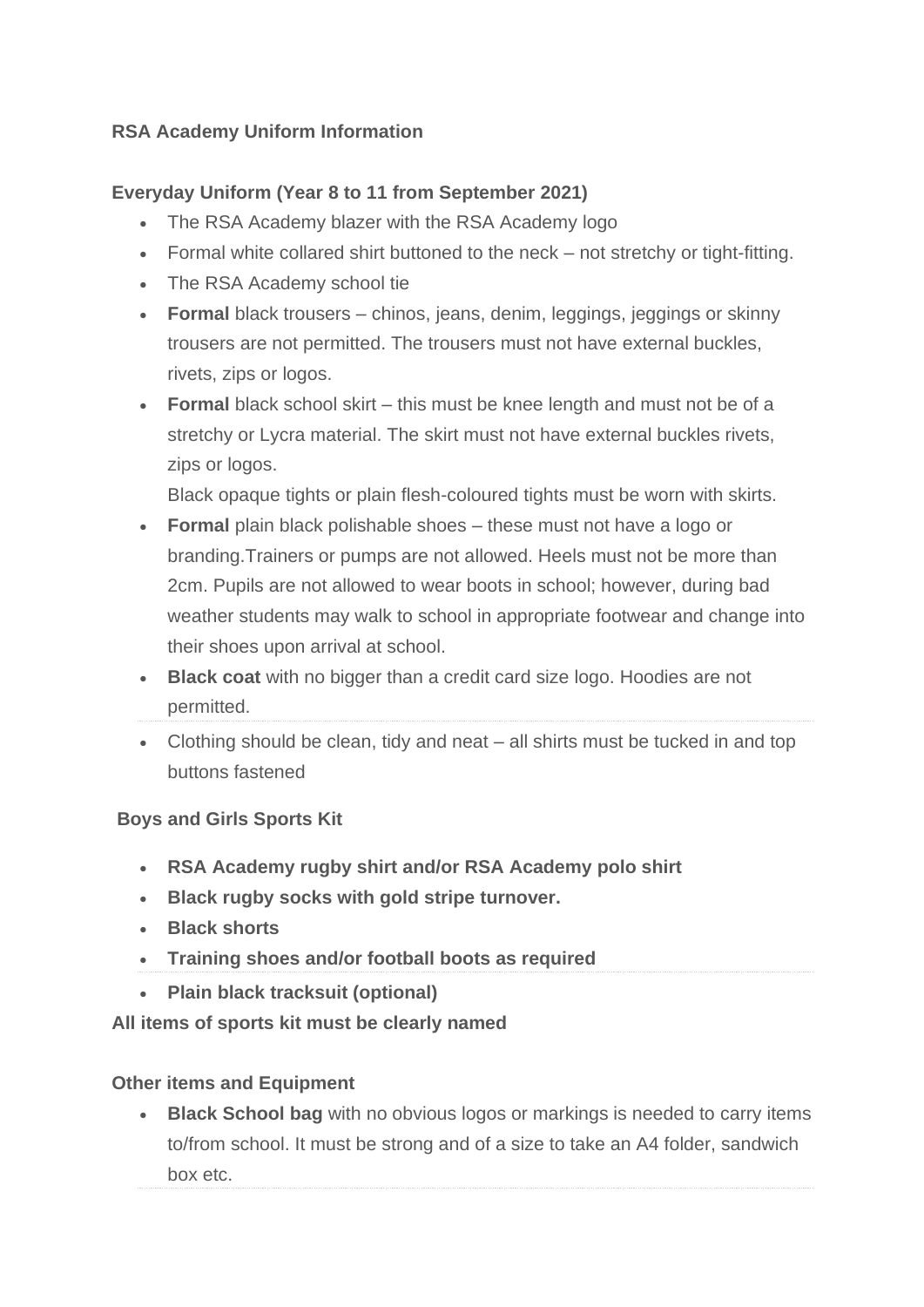• A pencil case containing at least: a pen, a pencil, a ruler, a rubber and a sharpener. It is suggested that pupils also have access to highlighters, coloured crayons and a scientific calculator.

### **Hairstyles, Jewellery and make-up**

- Students are allowed to wear one small pair of plain metal (silver/gold) stud earrings in the lobe of the ear and a wrist watch ; spacers are not permitted. **Rings, bracelets** and **wristbands** are not permitted in school.
- No nail polish or false nails
- No make-up or facial piercings of any description.
- Hair should be neat, tidy and safe with no extremes of fashion permitted. Where hair is coloured, it must be of natural shades only.
- Baseball caps or other hats are not permitted.

The Academy reserves the right to sanction students for not following the appropriate dress code for the academy which will include isolation. Where possible the academy will provide alternatives to incorrect uniform. Persistent failure to comply with the academy uniform and equipment expectations will incur more severe sanctions.

Students in Years 7-11 are expected to wear the Academy uniform which is in keeping with the smart, professional image we want all our Academy community to portray.

# Years 12-13

To reflect the level of maturity expected of students, Years 12 & 13 are permitted to wear their own smart business dress in line with the staff dress code.

- A sensible shirt and tie with tailored trousers and plain black shoes.
- Smart tailored clothes (blouse, skirt or trousers) suitable for an office environment.
- Denim of any sort is not allowed and shoes must be plain black.
- Vests, strappy or backless tops are not permitted.
- Skirts must be knee length.
- Jewellery must be small and kept to a minimum.
- Leggings or knee length trousers are not permitted.